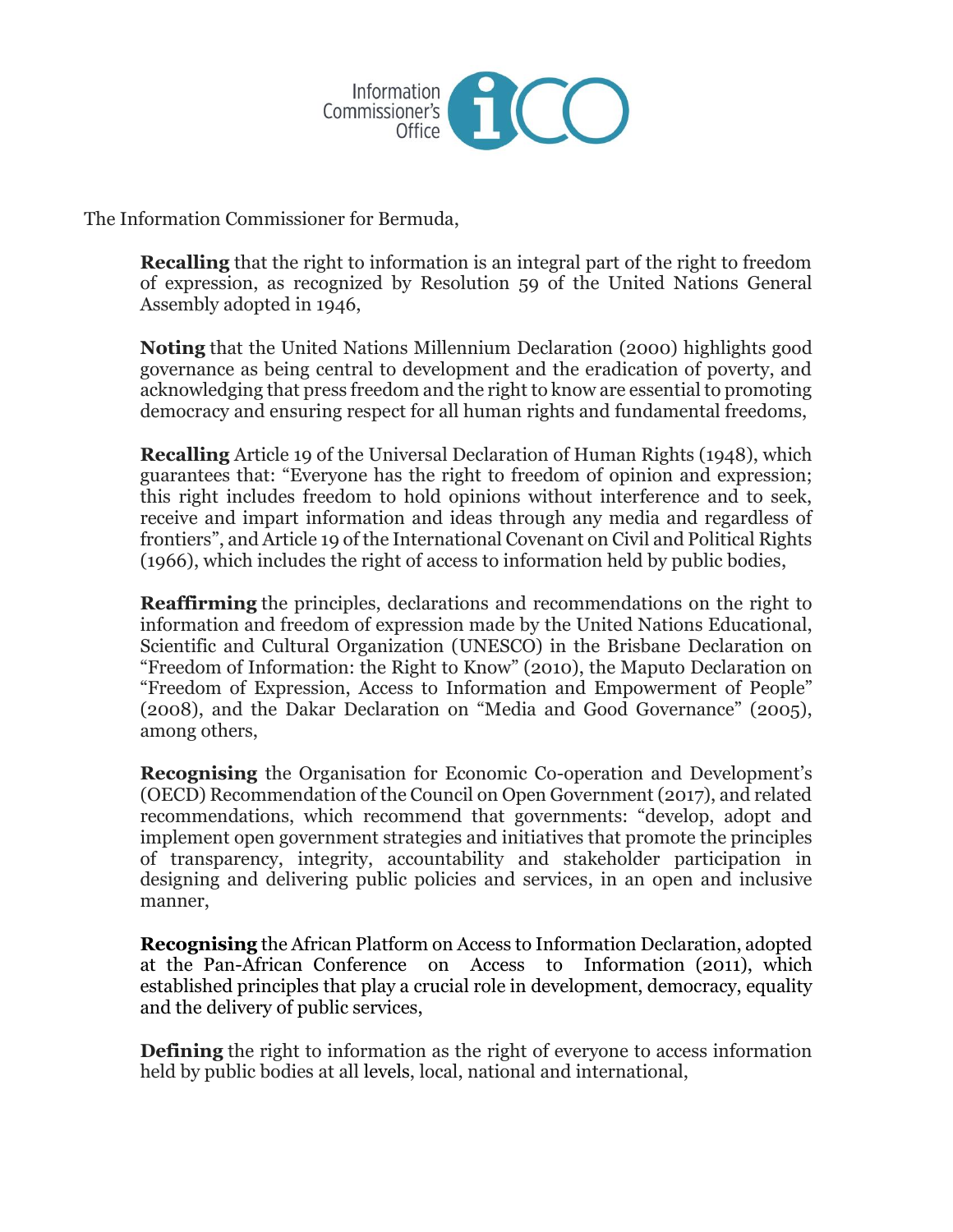**Reaffirming** that the right to information is an integral part of the right to freedom of expression, and that both are fundamental underpinnings of democracy and all other rights and freedoms,

**Recognizing** the potential of information and communication technologies, when accessible to all, to facilitate full realization of the right to information for all people,

**Highlighting** that the right to information is instrumental to the realization of people's empowerment, and for promoting the equality of all groups in society,

**Emphasizing** that the right to information is crucial for informed decisionmaking, for participation in democratic life, for monitoring of public actions, and for enhancing transparency and accountability, and represents a powerful tool to fight corruption,

**Recognising** that the right to information is critical to building public trust and is a key contributor to achieving different policy outcomes in diverse spheres of public life, including public sector integrity, public sector modernization, civic freedom, digital government, public procurement, public section innovation and growth, and public financial management and human resource management,

**Recognising** that public stakeholder participation increases government accountability, broadens the public's empowerment and influence, builds civic capacity, improves evidence-based policy and decision making, reduces implementation costs, and embraces wider networks for innovation in policy making and service delivery,

**Considering** that the right to access public information is a catalyst for good governance, democracy, trust and inclusive growth,

**Affirming** that the good governance principles underlying the right to public information are progressively changing the relationship between the public and public officials throughout the world in a manner that is more dynamic, mutually beneficial and based on reciprocal trust,

**Recognising** that the right to information can only be effectively exercised, implemented, and enforced based on laws that are in accordance with international standards,

**Encouraged** that nearly 120 countries around the world have adopted comprehensive national access to information laws or regulations,

**Recognising** that the Public Access to Information Act 2010 in Bermuda is a comprehensive access to public information law affording rights to Bermudians and residents of Bermuda,